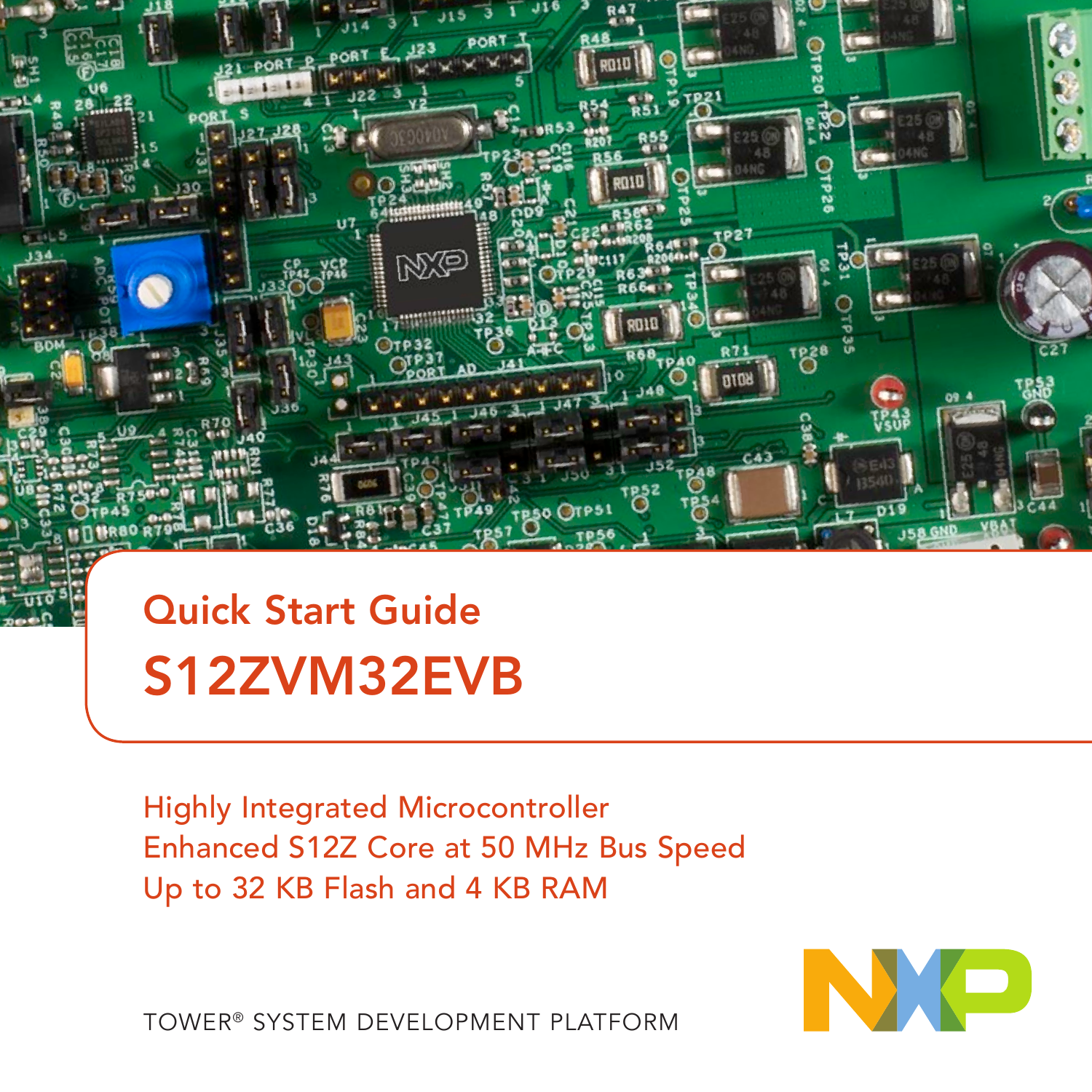#### Quick Start Guide

#### GET TO KNOW THE S12ZVM32EVB BOARD



Front Side of the S12ZVM32EVB Board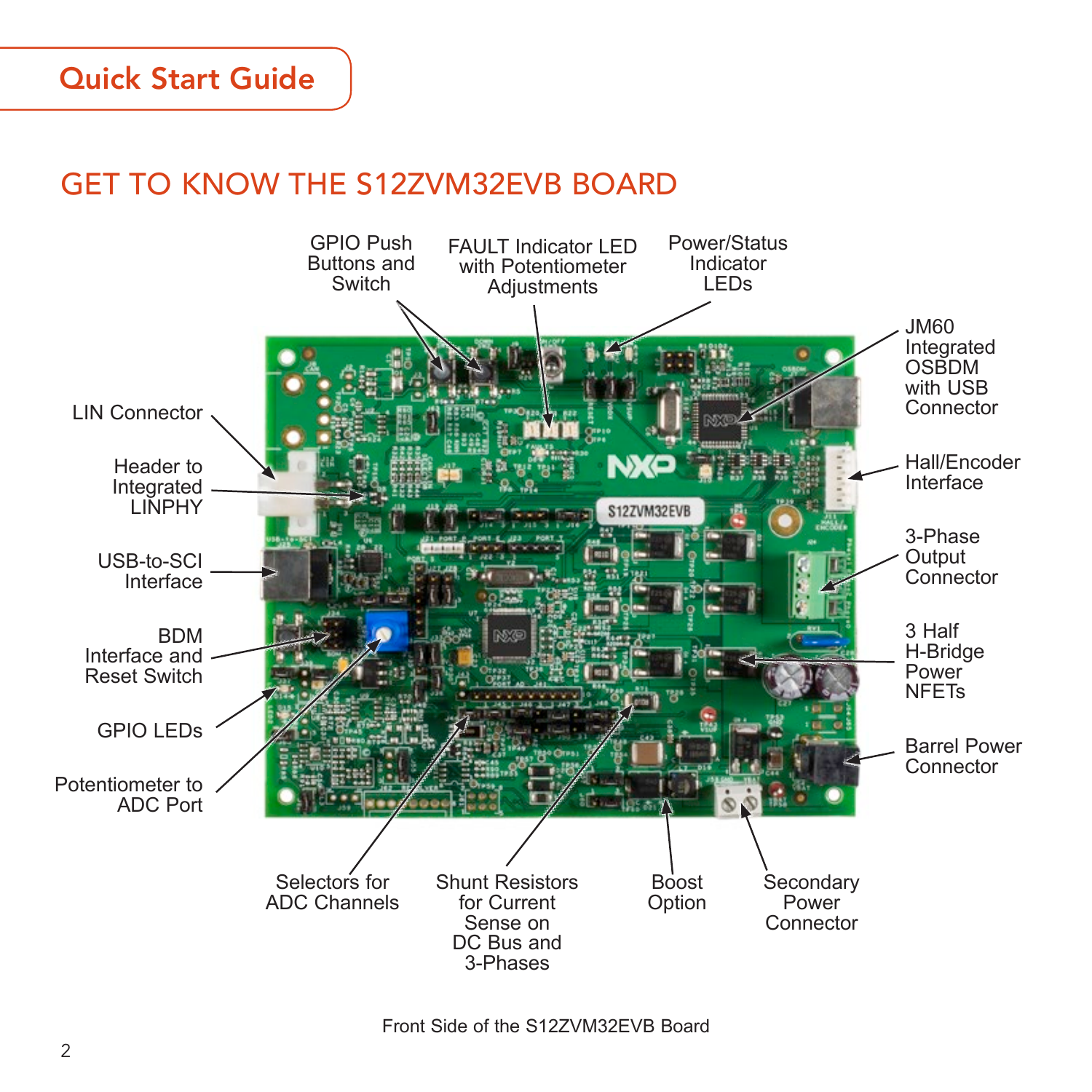#### INTRODUCTION AND DEFAULT SETTINGS

The S12ZVM32EVB features the S12ZVM128 microcontroller, an automotive 16-bit MCU for three-phase BLDC motor control applications. The S12ZVML31 integrates an S12Z CPU, a LIN physical interface, a 5 V regulator system to supply the microcontroller, and a gate driver unit (GDU) to drive up to six external power N-channel MOSFETs.

The board includes an onboard OSBDM, a USB-to-SCI interface, a resolver interface, a hall sensor interface, an external 4 MHz oscillator, current sense resistors, multiple op-amps for signal conditioning of voltage and current measurements, and the option for an external CAN transceiver.

Default jumper positions of the S12ZVM32EVB board are shown in the figure at right.

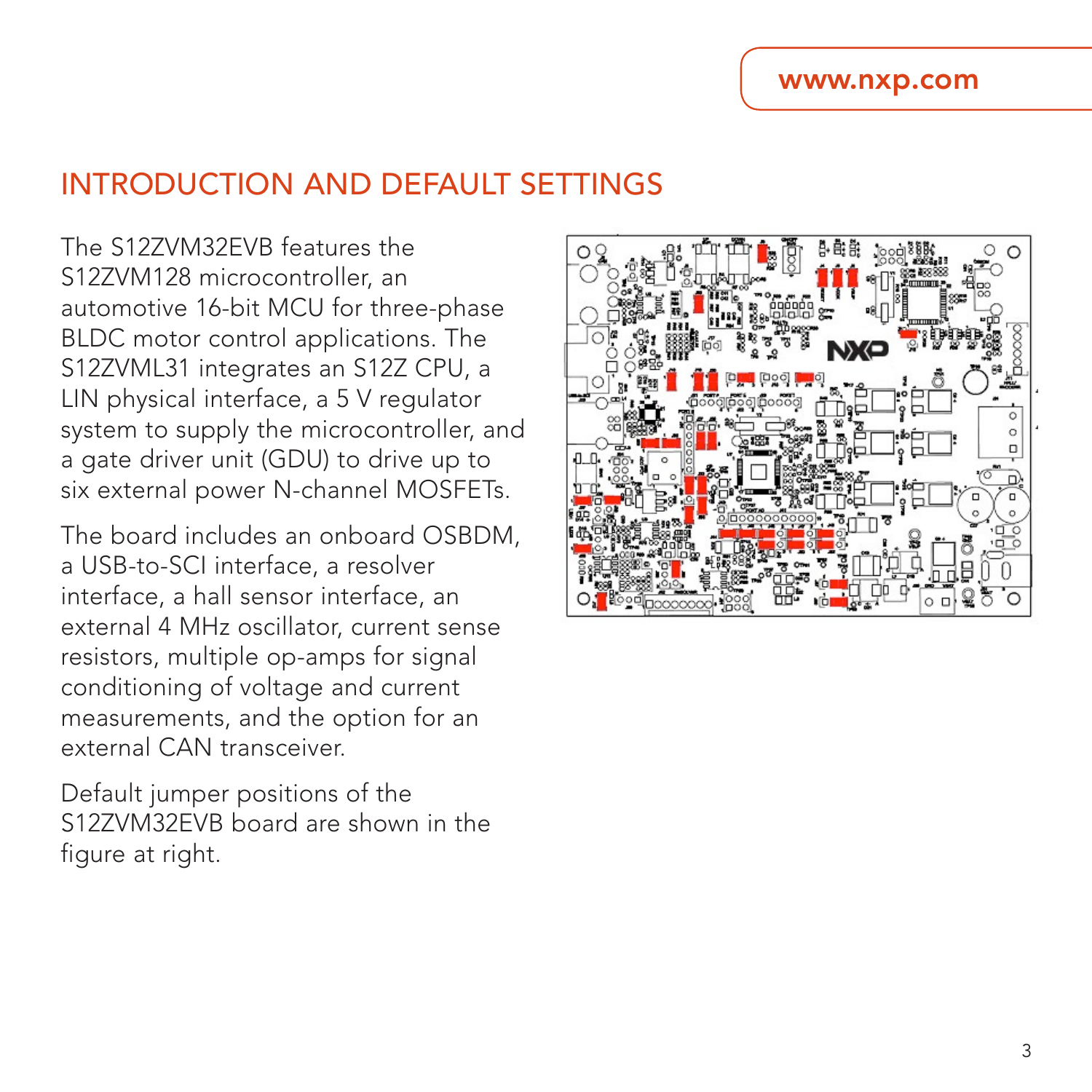#### Quick Start Guide

### SOFTWARE TOOLS INSTALLATION

# 1 Install CodeWarrior® Development Studio

NXP®'s CodeWarrior development studio for MCUs integrates the development tools for several architectures, including the S12Z architecture, into a single product based on the Eclipse open development platform. Eclipse offers an excellent framework for building software development environments and is a standard framework used by many embedded software vendors.

The latest version of CodeWarrior for MCUs (Eclipse IDE) can be downloaded from [www.nxp.com/CodeWarrior](http://www.nxp.com/products/software-and-tools/software-development-tools/codewarrior-development-tools:CW_HOME?tid=vanCODEWARRIOR).

# 2 Download<br>2 Additional Software

Visit www[.nxp.com/S12ZVM](http://www.nxp.com/products/automotive-products/microcontrollers-and-processors/16-bit-s12-magniv/s12zvm-mixed-signal-mcu-for-automotive-industrial-motor-control-applications:S12ZVM?tid=vanS12ZVM) and download our example codes, such as PMSM motor controller, BLDC motor controller, LIN Driver, MSCAN, HVI, etc.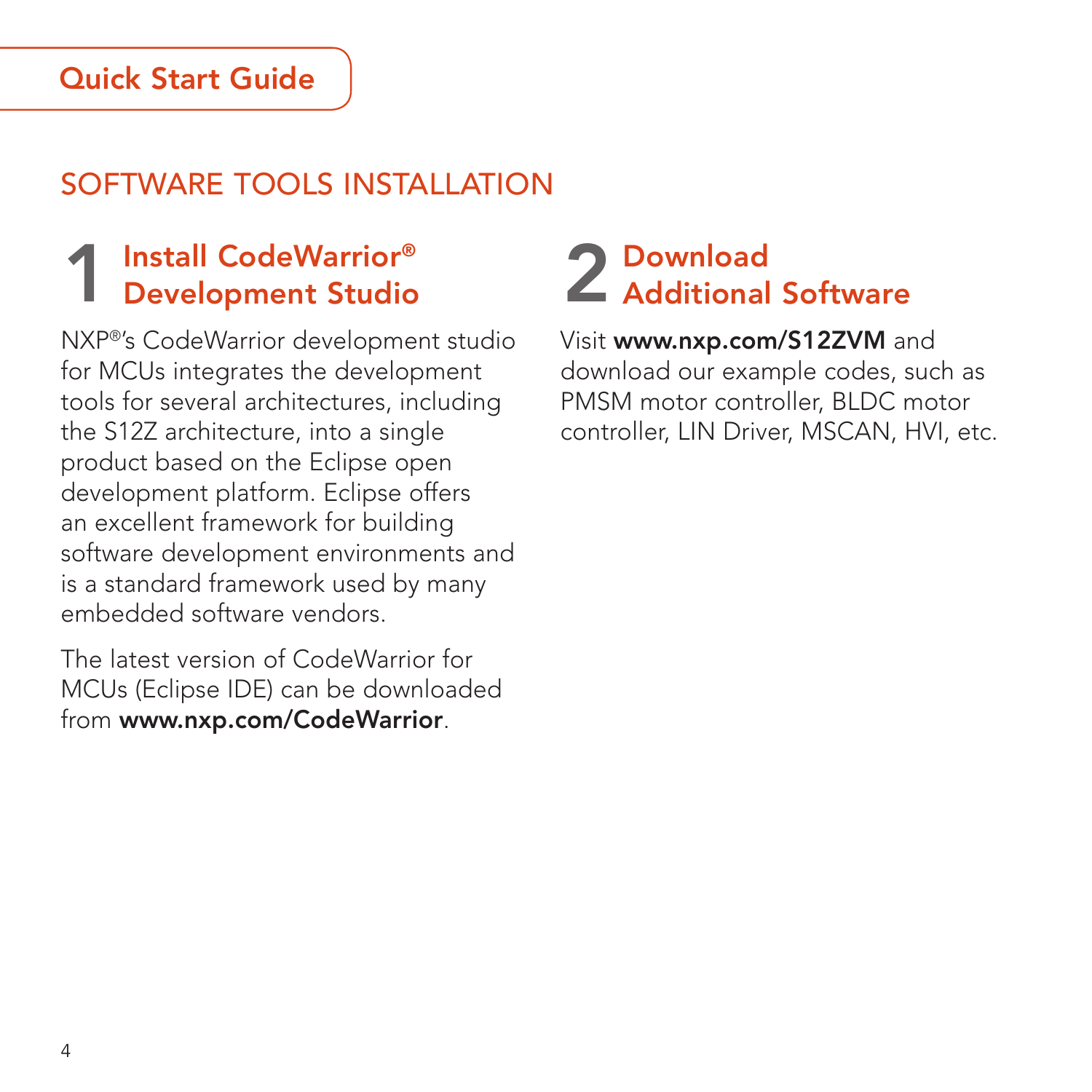#### JUMPER DEFAULT CONFIGURATION

| <b>JUMPER</b>  | <b>SETTING</b> | <b>DESCRIPTION</b>                                       |
|----------------|----------------|----------------------------------------------------------|
| J <sub>4</sub> | $1 - 2$        | <b>RESET LED indicator enabled</b>                       |
| J <sub>5</sub> | $1 - 2$        | $V_{\text{nn}}$ LED indicator enabled                    |
| J <sub>6</sub> | $1 - 2$        | V <sub>sup</sub> LED indicator enabled                   |
| J9             | $1 - 2$        | PT1 "ON/OFF" switch enabled                              |
| J10            | Open           | OSBDM boot loader disabled                               |
| J12            | $1 - 2$        | Resolver (+5 VDC) supplied from $V_{\text{ppx}}$         |
| J14            | $2 - 3$        | PP0 connected to supply EVDD to hall sensor interface    |
| J16            | $1 - 2$        | PT2 connected to Hall/encoder Phase B                    |
| J18            | $1 - 2$        | $V_{\text{max}}$ supplies 5 V to the USB-to-SCI isolator |
| J19            | $1 - 2$        | PP1 "UP" push button enabled                             |
| J20            | $1 - 2$        | PP2 "DOWN" push button enabled                           |
| J27            | $2 - 3$        | SCI1 RXD connected to USB-to-SCI                         |
| J28            | $2 - 3$        | SCI1 TXD connected to USB-to-SCI                         |
| <b>J29</b>     | $1 - 2$        | $V_{\text{nnx}}$ supplies 5 V to BDM header              |
| J30            | $1 - 2$        | $V_{\text{nnx}}$ supplies 5 V to ADC potentiometer       |
| J33            | $1 - 2$        | MCU $V_{\text{sup}}$ connected                           |
| J35            | $1 - 2$        | PAD0 (AMP0) connected to external gain setting resistors |
| J36            | $1 - 2$        | V <sub>RFF</sub> generation supplied from VSUP enable    |
| J37            | $1 - 2$        | PS4 "User LED 1" enabled                                 |
| J40            | $1 - 2$        | $V_{SDP}$ supply to $V_{DDX}$ ballast                    |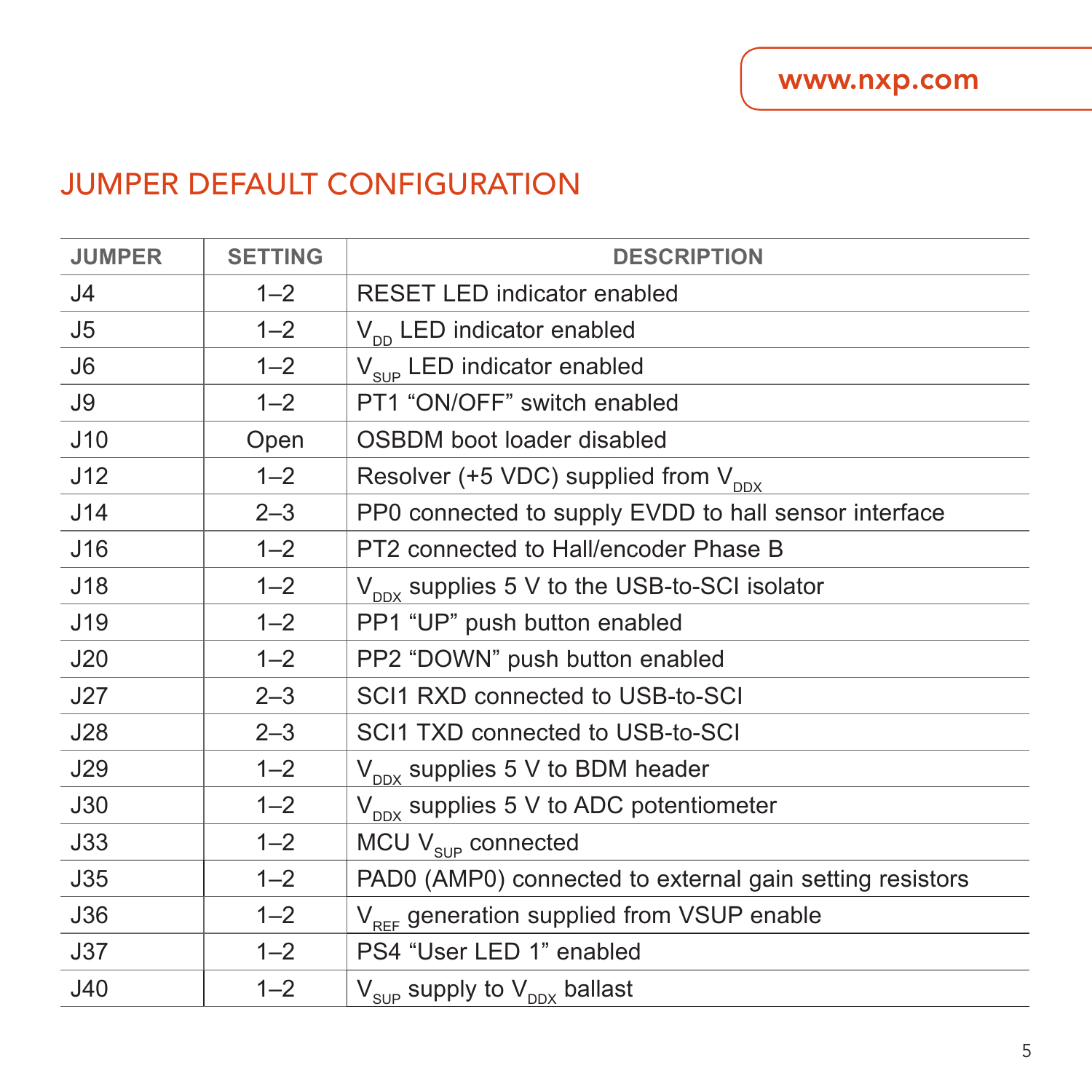#### JUMPER DEFAULT CONFIGURATION (CONT.)

| <b>JUMPER</b> | <b>SETTING</b> | <b>DESCRIPTION</b>                                                                     |
|---------------|----------------|----------------------------------------------------------------------------------------|
| J44           | $1 - 2$        | PAD1 (AMPM0) connected to external gain setting resistors                              |
| J45           | $1 - 2$        | PAD2 (AMPP0) connected to external gain setting resistors                              |
| J46           | $1 - 2$        | PAD3 (AN0 3) connected to ADC IA (Phase A current sense<br>from external op-amp)       |
| J47           | $1 - 2$        | PAD4 (AN0 4) connected to ADC IB (Phase B current sense<br>from external op-amp)       |
| J48           | $1 - 2$        | PAD5 (AMP1) connected to external gain setting resistors                               |
| <b>J50</b>    | $1 - 2$        | PAD6 (AMPM1) connected to external gain setting resistors                              |
| J51/J42       | $1 - 2$        | PAD7 (AMPP1) connected to external gain setting resistors                              |
| J52           | $2 - 3$        | PAD8 (AN1 3) connected to ADC IC (Phase C current sense<br>from external op-amp)       |
| J53           | $1 - 2$        | PS5 "User LED 2" enabled                                                               |
| J55           | $1 - 2$        | $V_{RFF}$ supplied from $V_{DDX}$                                                      |
| <b>J57</b>    | $2 - 3$        | Current sense op-amp inverting input connected to Ground<br>(DC Bus current sense)     |
| <b>J60</b>    | $2 - 3$        | Current sense op-amp non-inverting input connected to DC<br>Bus (DC Bus current sense) |
| J63           | $1 - 2$        | $V_{\text{nov}}$ supply 5 V to FAULT comparator circuits                               |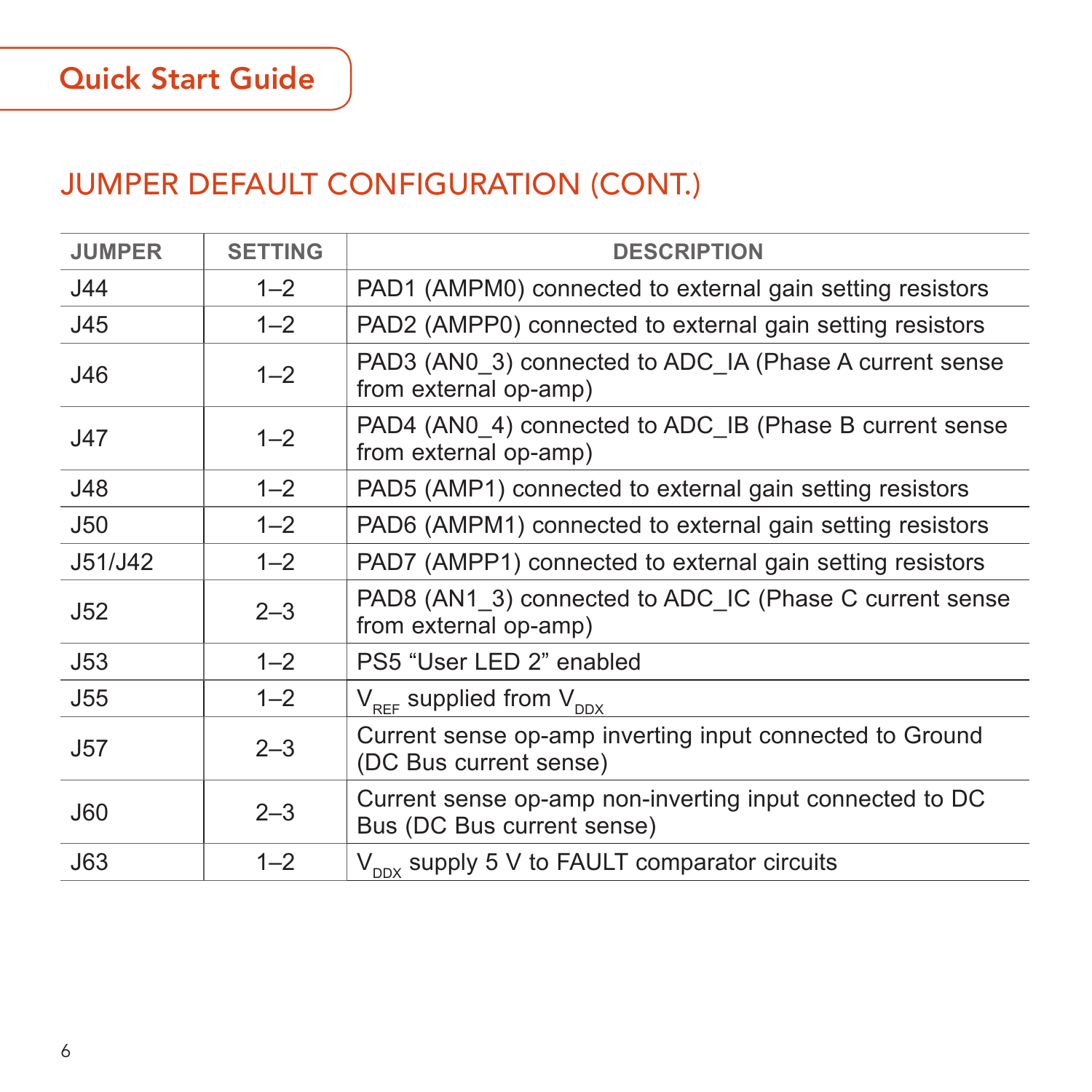#### JUMPER LIST AND DESCRIPTION

| <b>JUMPER</b>  | <b>DESCRIPTION</b>                                                                           |
|----------------|----------------------------------------------------------------------------------------------|
| J2             | CAN transceiver 5 V supply option                                                            |
|                | Closing this jumper, the $V_{\text{pnc}}$ ballast transistor is supplied from VSUP           |
| J3             | $V_{\text{ppc}}$ supplied from USB option                                                    |
|                | Closing this jumper, the V <sub>DDC</sub> node is supplied from the USB-to-SCI interface     |
| J <sub>4</sub> | RESET LED indicator option                                                                   |
|                | Closing this jumper, the LED indicator for RESET is connected to RESET                       |
| J <sub>5</sub> | $V_{\text{nnx}}$ LED indicator option                                                        |
|                | Closing this jumper, the LED indicator for $V_{\text{max}}$ is connected to $V_{\text{max}}$ |
| .16            | V <sub>sup</sub> LED indicator option                                                        |
|                | Closing this jumper, the LED indicator for $V_{\text{sup}}$ is connected to $V_{\text{sup}}$ |
| J9             | ON/OFF switch option                                                                         |
|                | Closing this jumper connects the "ON/OFF" GPIO switch to port PT1                            |
| J10            | OSBDM boot-loader option                                                                     |
|                | Closing this jumper, the OSBDM enters in boot-loader mode                                    |
| J12            | Resolver circuit 5 V supply option                                                           |
|                | Closing this jumper connects $V_{\text{max}}$ to supply 5 V at the Resolver circuit          |
| J14            | EVDD or FAULT selector                                                                       |
|                | Pins 1-2 closed: FAULT input is connected to port PP0                                        |
|                | Pins 2-3 closed: Port PP0 is connected to EVDD at Hall sensor interface                      |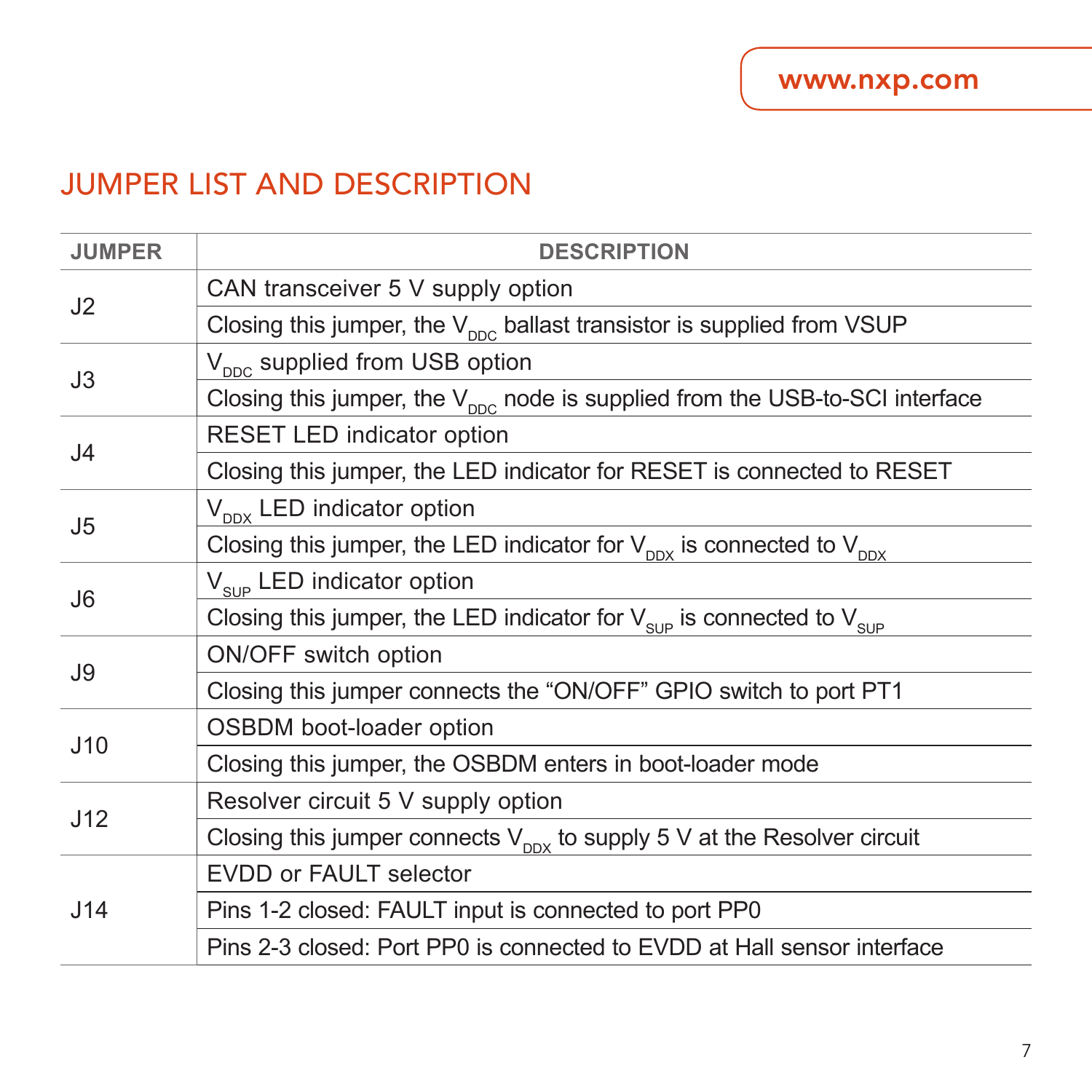| <b>JUMPER</b> | <b>DESCRIPTION</b>                                                                     |
|---------------|----------------------------------------------------------------------------------------|
| J15           | Resolver or Hall/encoder Phase A selector                                              |
|               | Pins 1-2 closed: Phase A from Resolver is connected to port PT1                        |
|               | Pins 2-3 closed: Phase A from Hall/encoder interface is connected to port PT1          |
|               | Resolver or Hall/encoder Phase B selector                                              |
| J16           | Pins 1-2 closed: Phase B from Hall/encoder interface is connected to port PT2          |
|               | Pins 2-3 closed: Phase B from Resolver is connected to port PT2                        |
| J18           | USB-to-SCI interface supply option                                                     |
|               | Closing this jumper, $V_{\text{ppx}}$ supplies 5 V to the USB-to-SCI isolator          |
| J19           | "UP" push-button option                                                                |
|               | Closing this jumper, the "UP" GPIO push button is connected to port PP1                |
| J20           | "DOWN" push-button option                                                              |
|               | Closing this jumper, the "DOWN" GPIO push button is connected to port PP2              |
|               | <b>SCI RXD selector</b>                                                                |
| J27           | Pins 1-2 closed: RXD from OSBDM is connected to port PS2                               |
|               | Pins 2-3 closed: RXD from USB-to-SCI is connected to port PS2                          |
| J28           | <b>SCI TXD selector</b>                                                                |
|               | Pins 1-2 closed: TXD from OSBDM is connected to port PS3                               |
|               | Pins 2-3 closed: TXD from USB-to-SCI is connected to port PS3                          |
| J29           | BDM interface supply option                                                            |
|               | Closing this jumper, the 5 V pin on the BDM interface is connected to $V_{\text{DDX}}$ |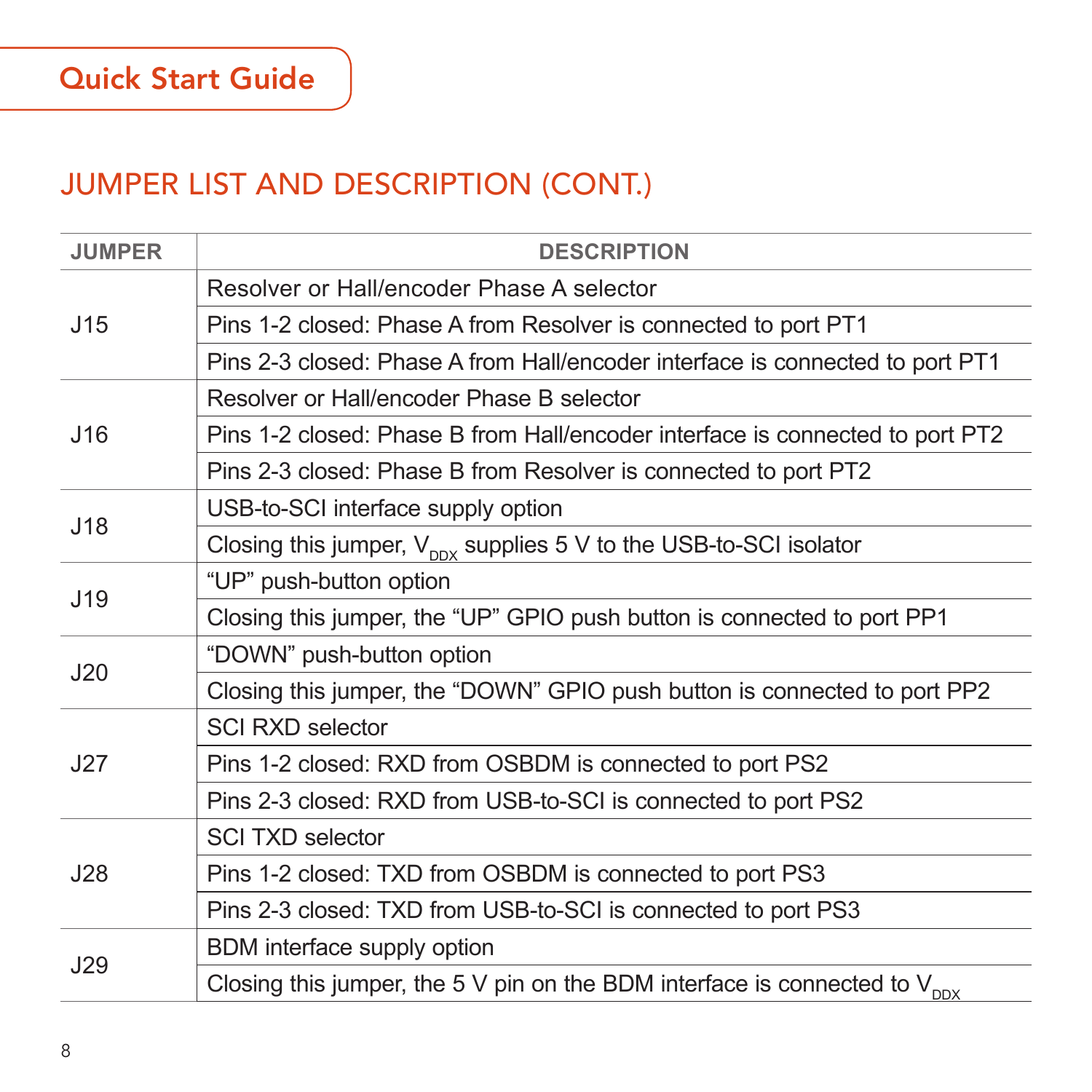| <b>JUMPER</b> | <b>DESCRIPTION</b>                                                                                      |
|---------------|---------------------------------------------------------------------------------------------------------|
| J30           | ADC potentiometer pull-up option                                                                        |
|               | Closing this jumper, $V_{\text{env}}$ supplies 5 V to POT 1 (ADC potentiometer)                         |
| J33           | Microcontroller supply option                                                                           |
|               | Closing this jumper connects the $V_{\text{sup}}$ pin of the MCU to the supply voltage $V_{\text{sup}}$ |
|               | ADC mapping - PAD0                                                                                      |
| J35           | Pins 1-2 closed – Connects PAD0 to AMP0 external gain-setting resistors                                 |
|               | Pins 2-3 closed – Connects PAD0 to POS SIN resolver output                                              |
| <b>J36</b>    | V <sub>pee</sub> generation supply option                                                               |
|               | Closing this jumper connects $V_{\text{sup}}$ to supply a regulated voltage at $V_{\text{REF2}}$        |
| J37           | <b>USER LED1 option</b>                                                                                 |
|               | Closing this jumper, the GPIO LED1 is connected to port PS4                                             |
|               | Resolver Phase B selector                                                                               |
| J39           | Pins 1-2 closed - SINCOS I/O connector Phase B connected to Resolver<br>Phase B input                   |
|               | Pins 2-3 closed - POS COS connected to Resolver Phase B input                                           |
| J40           | $VD_{\text{px}}$ ballast supply option                                                                  |
|               | Closing this jumper, the $V_{\text{DDX}}$ ballast is connected to $V_{\text{SUP}}$                      |
| J43           | Resolver circuit 12 V supply option                                                                     |
|               | Closing this jumper, the 12 V supply to the resolver circuit op-amps is supplied<br>from $V_{SUP}$      |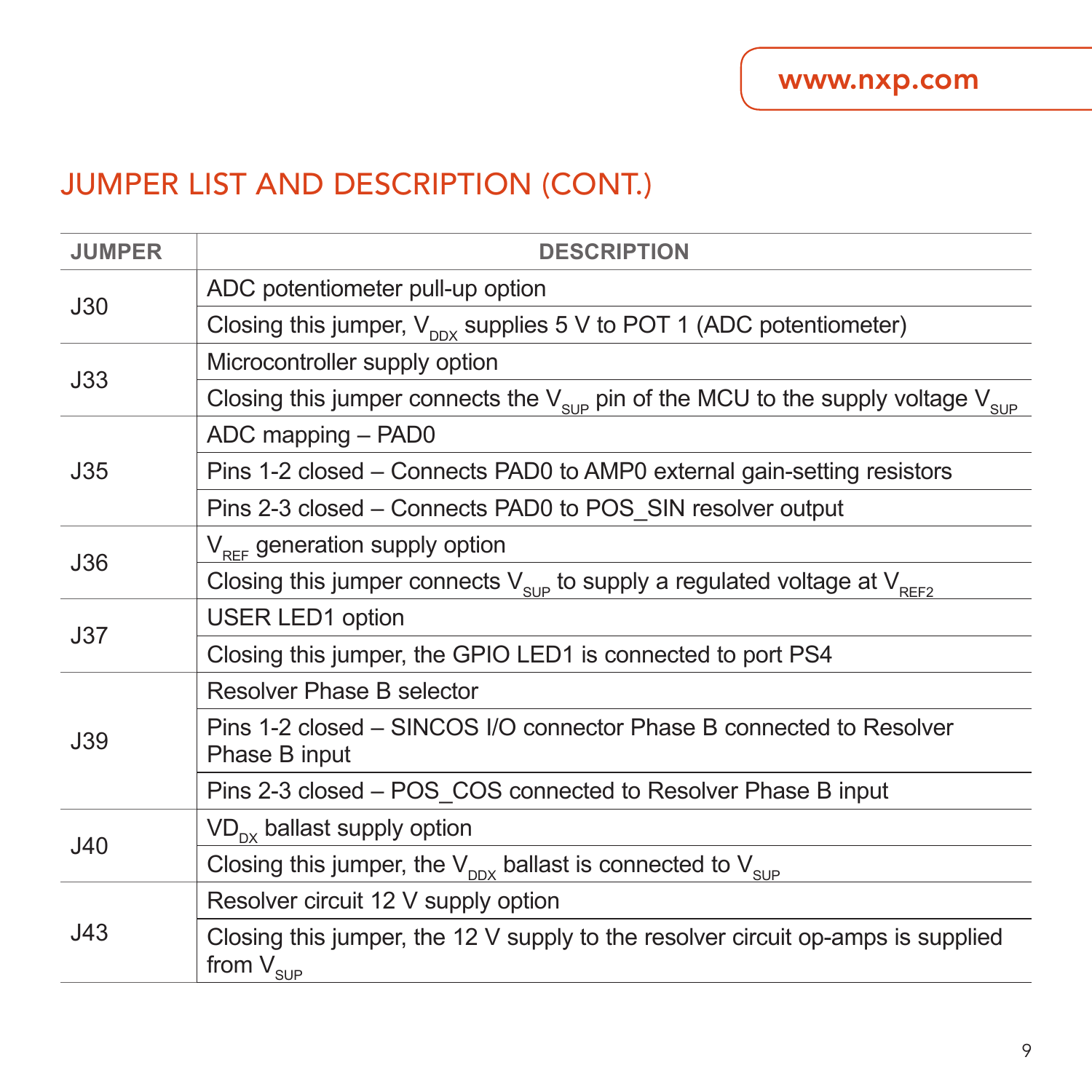| <b>JUMPER</b> | <b>DESCRIPTION</b>                                                                      |
|---------------|-----------------------------------------------------------------------------------------|
| J44           | ADC mapping-PAD1                                                                        |
|               | Closing this jumper, PAD1 is connected to the AMPM0 external gain-setting<br>resistors  |
| J45           | ADC mapping-PAD2                                                                        |
|               | Closing this jumper, PAD2 is connected to the AMPP0 external gain-setting<br>resistors  |
| J46           | ADC mapping-PAD3                                                                        |
|               | Pins 1-2 closed—connects PAD3 to ADC IA (Phase A current sense from<br>external op-amp) |
|               | Pins 2-3 closed—connects PAD3 to POS SIN resolver output                                |
|               | ADC mapping-PAD4                                                                        |
| J47           | Pins 1-2 closed—connects PAD4 to ADC IB (Phase B current sense from<br>external op-amp) |
|               | Pins 2-3 closed-connects PAD4 to ADC potentiometer POT1                                 |
| J48           | ADC mapping-PAD5                                                                        |
|               | Pins 1-2 closed—connects PAD5 to AMP1 external gain setting resistors                   |
|               | Pins 2-3 closed—connects PAD5 to ADC IB (Phase B current sense from<br>external op-amp) |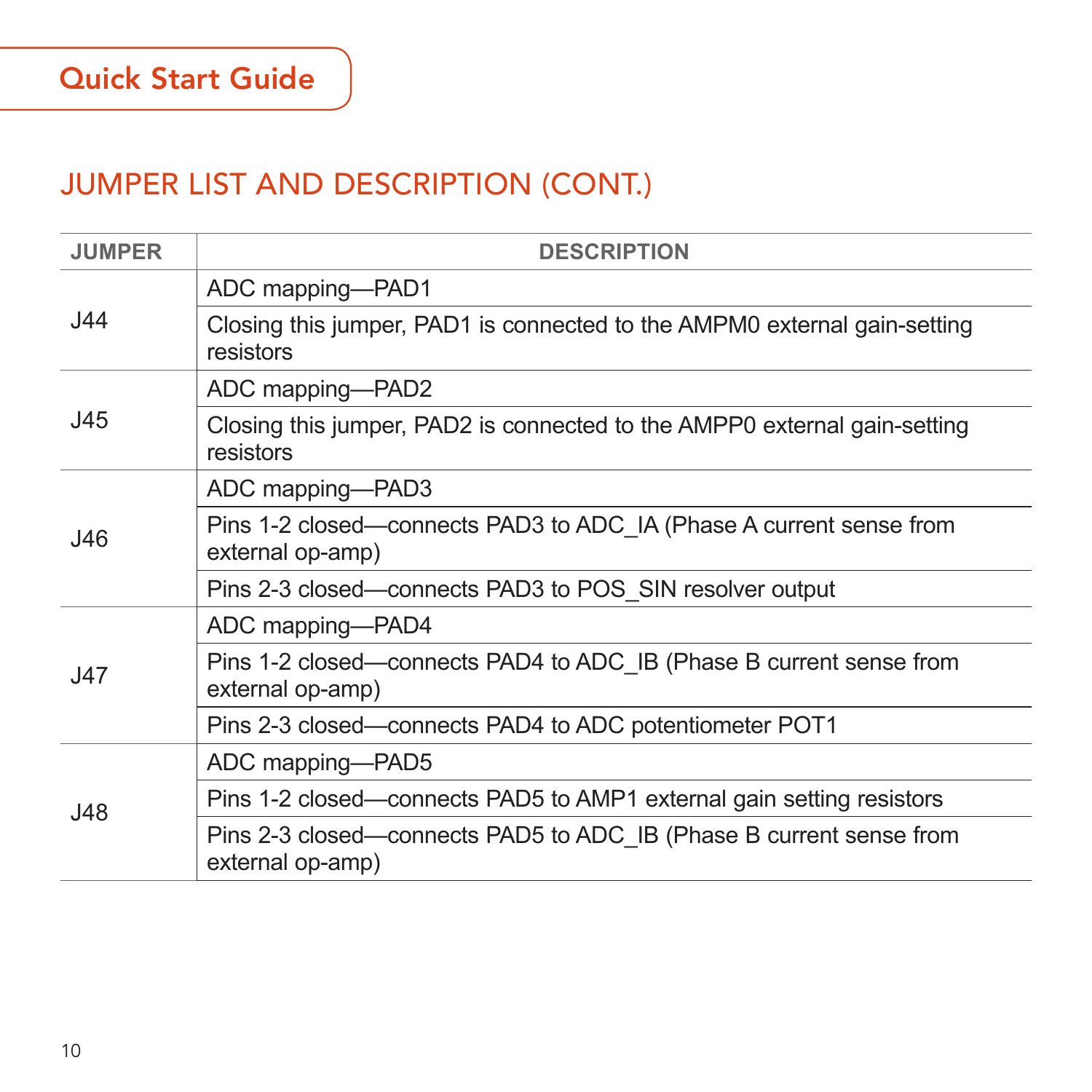| <b>JUMPER</b>   | <b>DESCRIPTION</b>                                                                      |
|-----------------|-----------------------------------------------------------------------------------------|
| J49             | Resolver phase A selector                                                               |
|                 | Pins 1-2 closed—resolver Phase A connected to SINCOS I/O connector Phase<br>A input     |
|                 | Pins 2-3 closed—resolver Phase A connected to Resolver POS SIN Schmitt-<br>Trigger      |
|                 | ADC mapping-PAD6                                                                        |
| J50             | Pins 1-2 closed—connects PAD6 to AMPM1 external gain-setting resistors                  |
|                 | Pins 2-3 closed—connects PAD6 to POS COS resolver output                                |
|                 | ADC mapping-PAD7                                                                        |
| J51/J42         | J51 pins 1-2 closed—connects PAD7 to AMPP1 external gain-setting resistors              |
|                 | J51 pins 2-3 closed—connects PAD7 to POS SIN resolver output                            |
|                 | J51 pin 2 to J42 pin 1 closed—connects PAD7 to ADC potentiometer POT1                   |
|                 | ADC mapping-PAD8                                                                        |
| J52             | Pins 1-2 closed—connects PAD8 to ADC IC (Phase C current sense from<br>external op-amp) |
|                 | Pins 2-3 closed—connects PAD8 to POS COS resolver output                                |
| J53             | <b>USER LED2 option</b>                                                                 |
|                 | Closing this jumper, the GPIO LED2 is connected to port PS5                             |
| J <sub>55</sub> | $V_{\text{ref}}$ selector                                                               |
|                 | Pins 1-2 closed— $V_{REF}$ supplied from $V_{DDX}$                                      |
|                 | Pins 2-3 closed— $V_{REF}$ supplied from the $V_{REF2}$ regulator                       |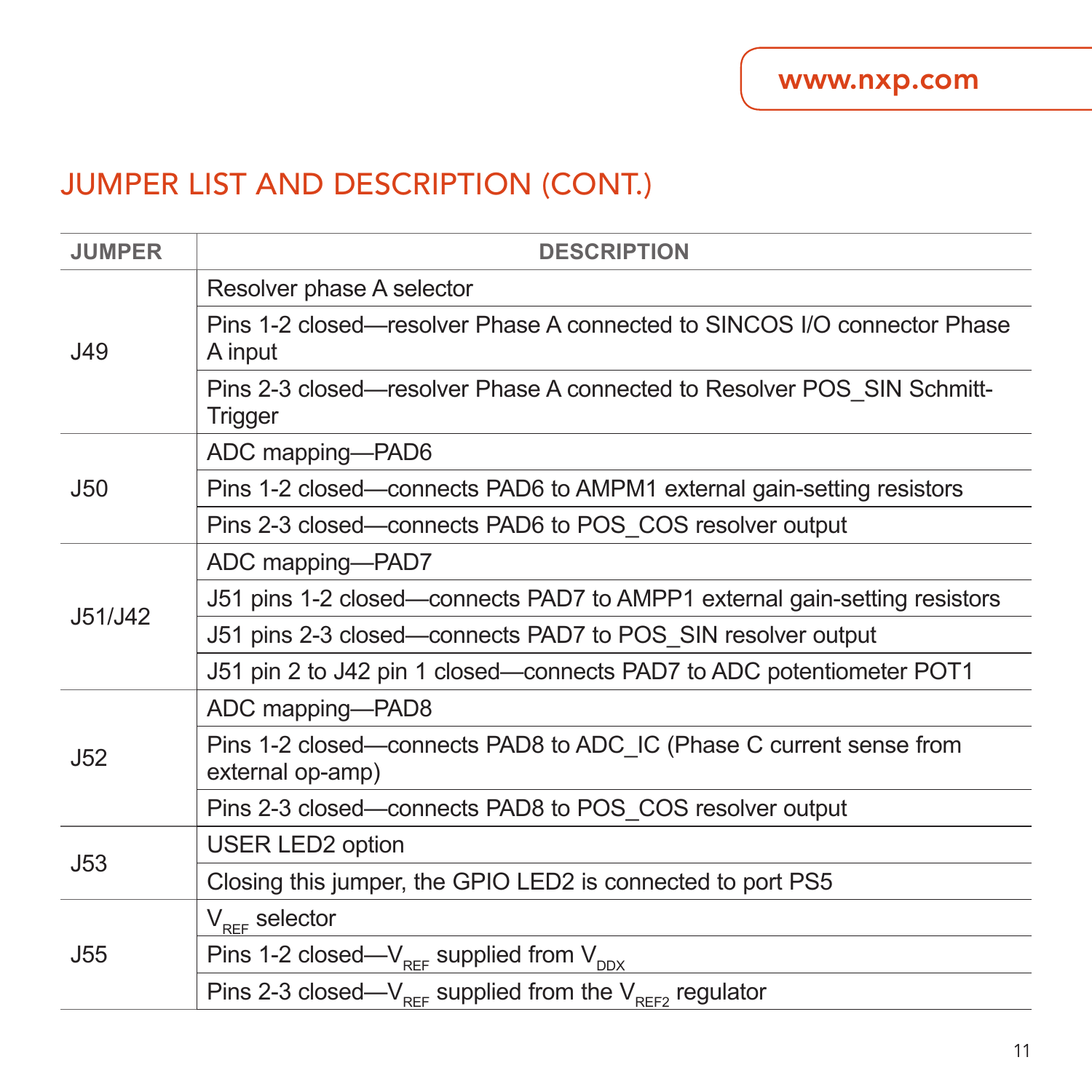| <b>JUMPER</b> | <b>DESCRIPTION</b>                                                                                   |
|---------------|------------------------------------------------------------------------------------------------------|
| <b>J56</b>    | Resolver COS reference                                                                               |
|               | Pins 1-2 closed: Input to POS_COS circuit is from OFFSET1                                            |
|               | Pins 2-3 closed: Input to POS COS circuit is from RES COS REF                                        |
| J57           | Internal AMP0 input selector (inverting)                                                             |
|               | Pins 1-2 closed—connects DC Bus to the internal AMP0 inverting input (Phase<br>A current sense)      |
|               | Pins 2-3 closed—connects Ground to the internal AMP0 inverting input (DC Bus<br>current sense)       |
|               | Resolver SIN reference                                                                               |
| J59           | Pins 1-2 closed: Input to POS SIN circuit is from RES SIN REF                                        |
|               | Pins 2-3 closed: Input to POS SIN circuit is from OFFSET1                                            |
| <b>J60</b>    | Internal AMP0 input selector (non-inverting)                                                         |
|               | Pins 1-2 closed—connects Phase A to the internal AMP0 non-inverting input<br>(Phase A Current sense) |
|               | Pins 2-3 closed—connects DC Bus as non-inverting input for internal AMP0<br>(DC Bus current sense)   |
| <b>J63</b>    | FAULT comparators 5 V supply option                                                                  |
|               | Closing this jumper connects $V_{\text{DDX}}$ to supply 5 V at the FAULT circuit                     |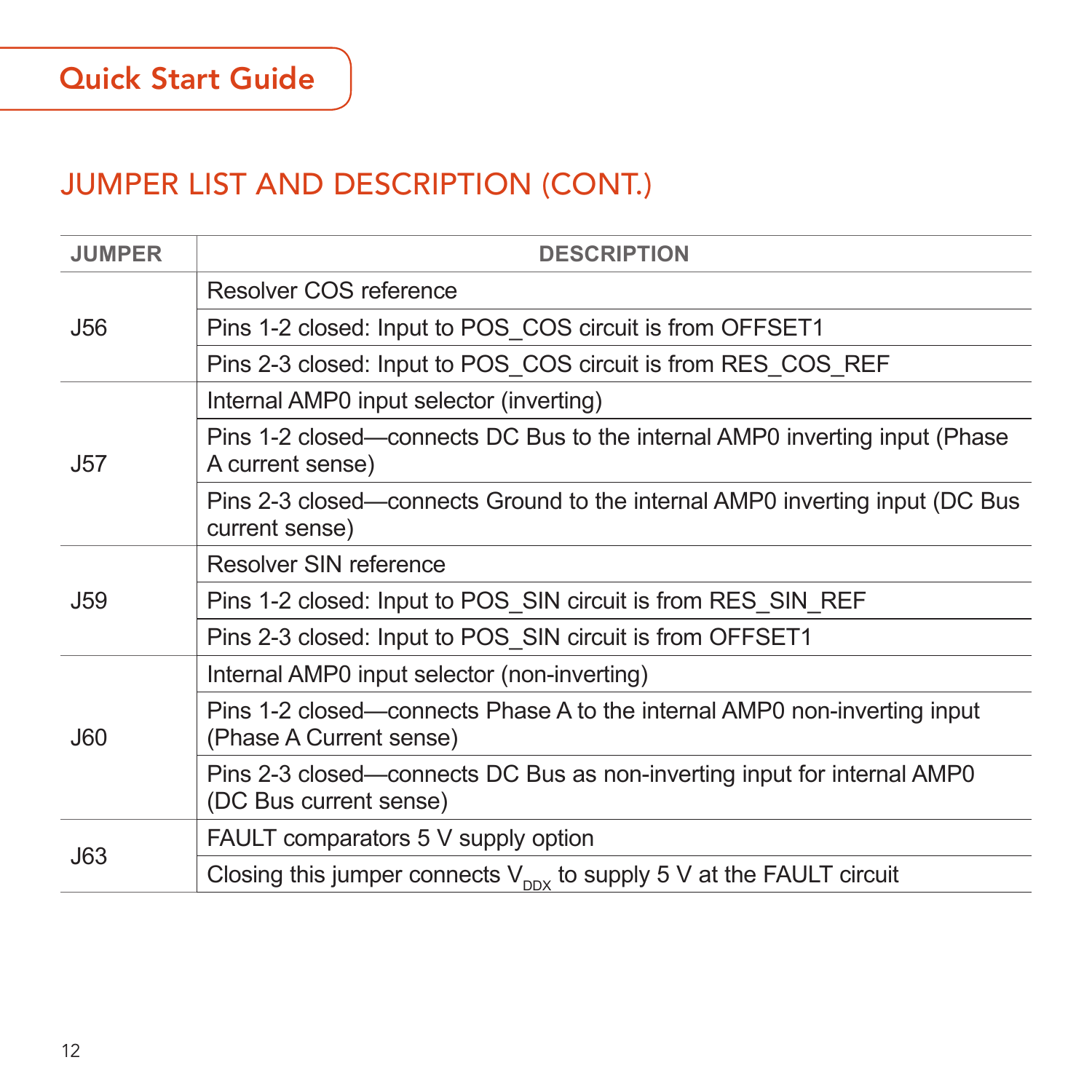#### HEADERS AND CONNECTORS LIST

| <b>HEADER/CONNECTOR</b> | <b>DESCRIPTION</b>                                                     |
|-------------------------|------------------------------------------------------------------------|
| J <sub>1</sub>          | External BDM connector for OSBDM                                       |
|                         | (1. BKGD, 2. Ground, 3. PDO, 4. RESET, 5. PDOCLK, 6. V <sub>nn</sub> ) |
| J7                      | <b>OSBDM USB connector</b>                                             |
| J8                      | CAN connector                                                          |
|                         | (1. MSCAN _H, 2. MSCAN _L, 3. Open, 4. Open)                           |
| J11                     | Hall sensor/encoder interface                                          |
|                         | (1. EVDD, 2. GND, 3. Ph-A, 4. Ph-B, 5. Ph-C)                           |
|                         | <b>I IN connector</b>                                                  |
| J13                     | (1. GND, 2. GND, 3. +12 V [HD], 4. LIN)                                |
| J17                     | <b>LINPHY</b> interface                                                |
|                         | (1. LPRXD, 2. LPTXD)                                                   |
| .121                    | Port P Header                                                          |
|                         | (1. PP0, 2. PP1, 3. PP2, 4. GND)                                       |
| J22                     | Port E Header                                                          |
|                         | (1. PE0, 2. PE1, 3. GND)                                               |
| J23                     | Port T Header                                                          |
|                         | (1. PT3, 2. PT2, 3. PT1, 4. PT0, 5. GND)                               |
| J24                     | Three-Phase Motor power output connector                               |
| J25                     | USB-to-SCI USB connector                                               |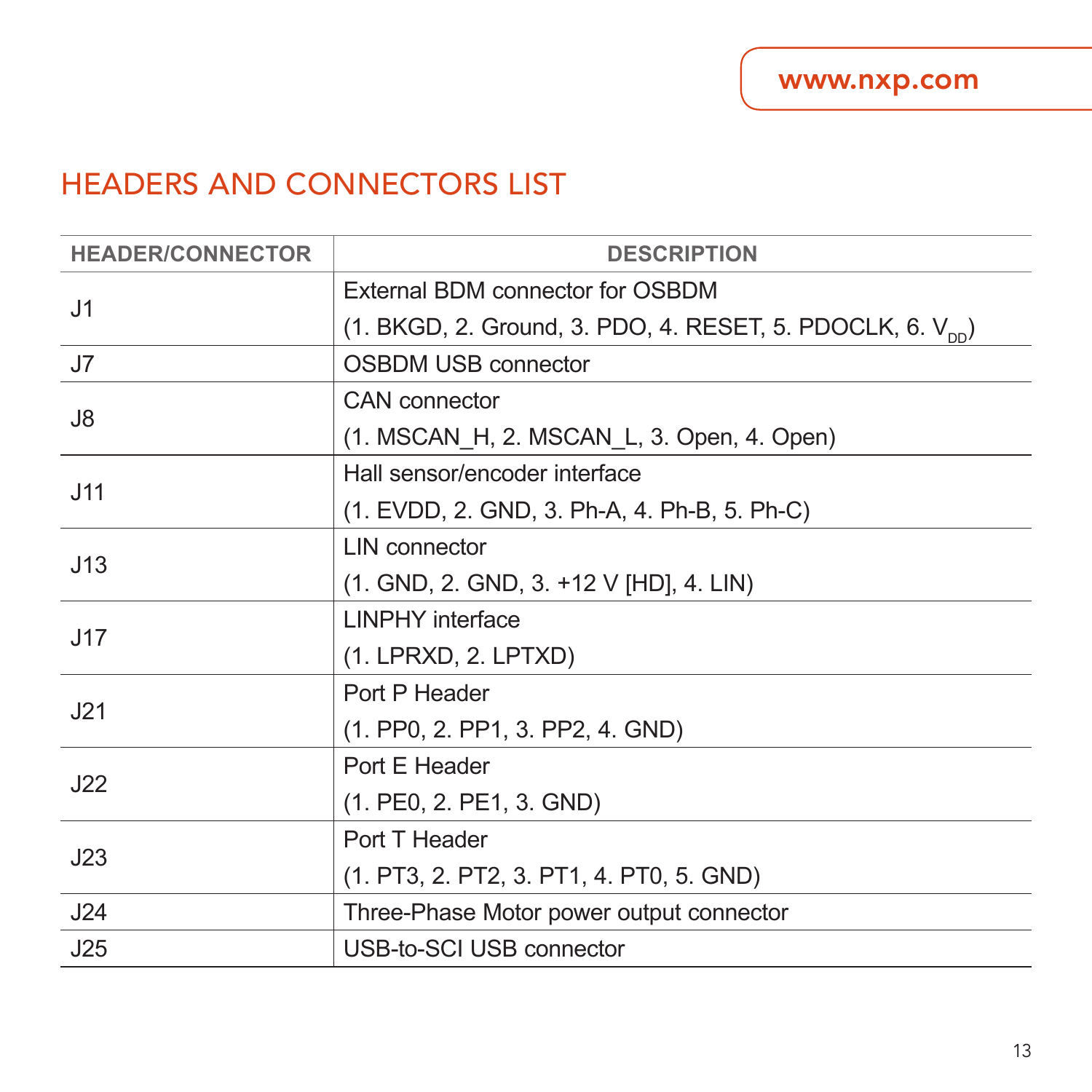#### HEADERS AND CONNECTORS LIST (CONT.)

| <b>HEADER/CONNECTOR</b> | <b>DESCRIPTION</b>                                                                   |
|-------------------------|--------------------------------------------------------------------------------------|
| J31                     | Port S Header                                                                        |
|                         | (1. PS0, 2. PS1, 3. PS2, 4. PS3, 5. PS4, 6. PS5, 7. GND)                             |
| J34                     | External BDM connector for S12ZVM MCU                                                |
| J38                     | Header for extended debug interface                                                  |
|                         | (1. PDOCLK, 2. PDO)                                                                  |
|                         | Port AD Header                                                                       |
| J41                     | (1. ANO, 2. AN1, 3. AN2, 4. AN3, 5. AN4, 6. AN5, 7. AN6, 8. AN7,<br>9. AN8, 10. GND) |
| J54                     | DC connector for wall power supply                                                   |
| <b>J58</b>              | Alternative power supply connector                                                   |
| J61                     | SINCOS I/O Connector                                                                 |
|                         | (1. Phase A, 2. SIN, 3. Phase B, 4. COS, 5. GND, 6. +5VA)                            |
|                         | Resolver I/O Connector                                                               |
| J62                     | (1. GEN P. 2. GEN M. 3. SIN, 4. SIN REF, 5. COS, 6. COS<br>REF, 7. GND, 8. +5VA)     |
| J64                     | Alternative connector (blade) for power supply (+12 V) input                         |
| J65                     | Alternative connector (blade) for ground                                             |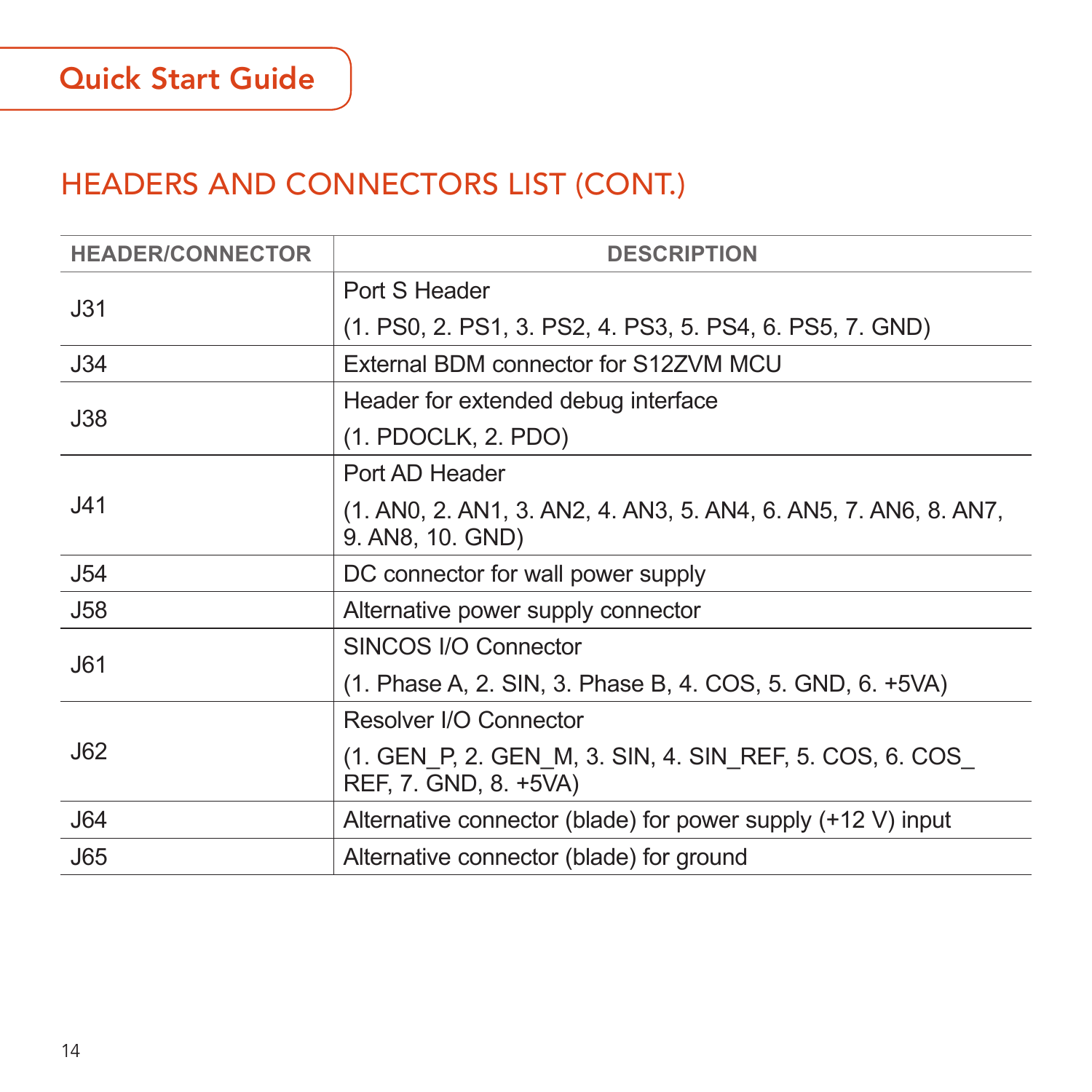#### POTENTIOMETERS

| <b>POTENTIOMETER</b> | <b>DESCRIPTION</b>                                     |
|----------------------|--------------------------------------------------------|
| <b>R59</b>           | POT1, routable to ADC input AN8                        |
| <b>R78</b>           | Resolver generator gain setting potentiometer          |
| <b>R77</b>           | Resolver interface offset adjustment                   |
| R <sub>20</sub>      | Phase current threshold setting for FAULT5 generation  |
| R <sub>123</sub>     | DC Bus voltage threshold setting for FAULT5 generation |

#### LEDS

| <b>LEDS</b>     | <b>DESCRIPTION</b>              |
|-----------------|---------------------------------|
| D <sub>1</sub>  | OSBDM Status LED (Green)        |
| D <sub>2</sub>  | <b>OSBDM Power LED (Yellow)</b> |
| $\overline{D3}$ | $V_{DD}$ LED (Green)            |
| D <sub>4</sub>  | $V_{_{SUP}}$ LED (Yellow)       |
| D <sub>5</sub>  | <b>RESET LED (Red)</b>          |
| D14             | USER LED 1 (Blue)               |
| D <sub>15</sub> | USER LED 2 (Blue)               |
| D <sub>6</sub>  | FAULT5 LED (Red)                |